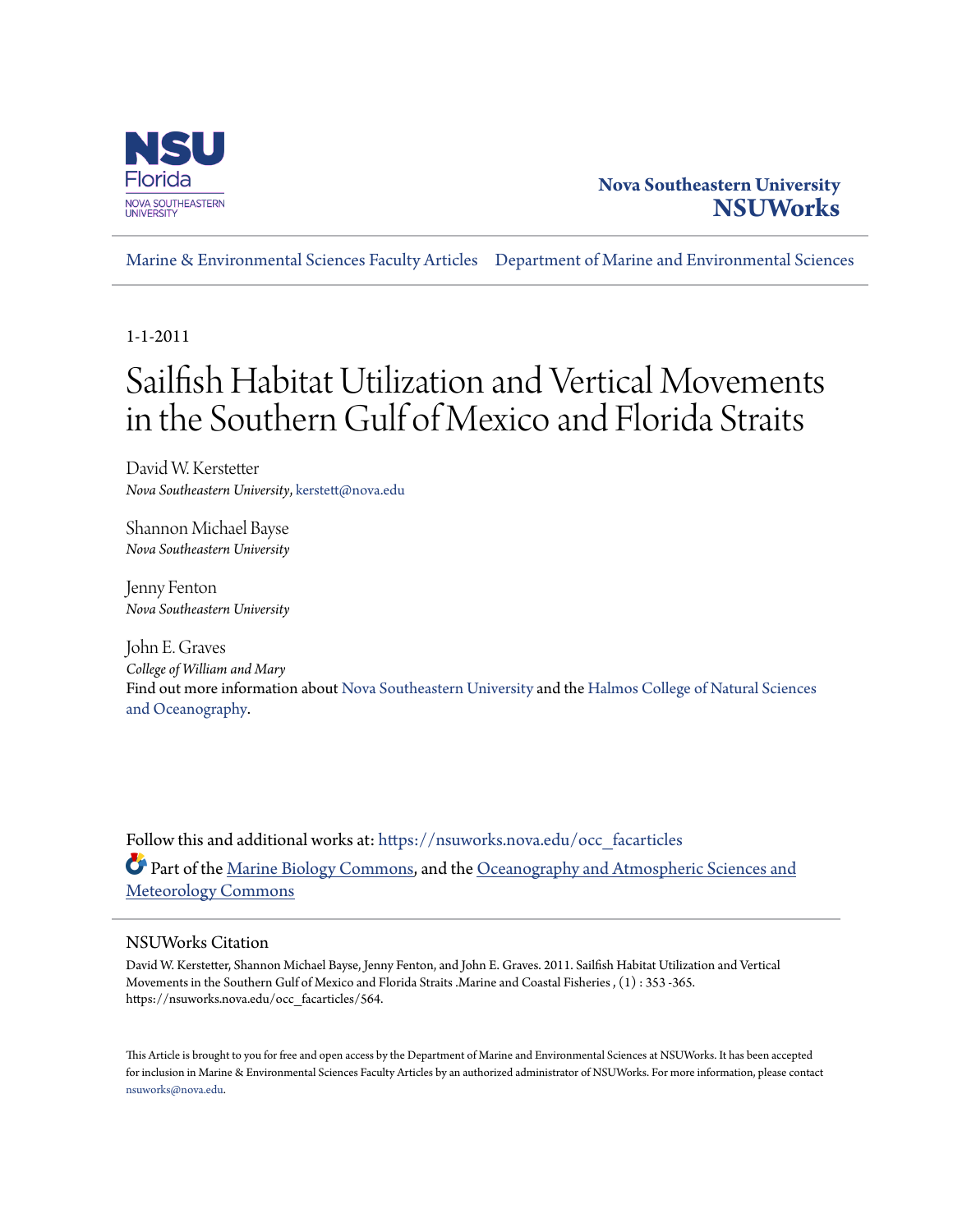This article was downloaded by: [Nova Southeastern University] On: 04 June 2015, At: 09:19 Publisher: Taylor & Francis Informa Ltd Registered in England and Wales Registered Number: 1072954 Registered office: Mortimer House, 37-41 Mortimer Street, London W1T 3JH, UK



# **Marine and Coastal Fisheries: Dynamics, Management, and Ecosystem Science**

Publication details, including instructions for authors and subscription information: <http://www.tandfonline.com/loi/umcf20>

# **Sailfish Habitat Utilization and Vertical Movements in the Southern Gulf of Mexico and Florida Straits**

David W. Kerstetter <sup>a</sup>, Shannon M. Bayse <sup>a</sup>, Jenny L. Fenton <sup>a</sup> & John E. Graves <sup>b</sup> <sup>a</sup> Nova Southeastern University Oceanographic Center, 8000 North Ocean Drive, Dania Beach , Florida , 33004 , USA

<sup>b</sup> Virginia Institute of Marine Science, College of William and Mary , Route 1208 Greate Road, Gloucester Point , Virginia , 23062 , USA Published online: 26 Oct 2011.

**To cite this article:** David W. Kerstetter , Shannon M. Bayse , Jenny L. Fenton & John E. Graves (2011) Sailfish Habitat Utilization and Vertical Movements in the Southern Gulf of Mexico and Florida Straits, Marine and Coastal Fisheries: Dynamics, Management, and Ecosystem Science, 3:1, 353-365, DOI: [10.1080/19425120.2011.623990](http://www.tandfonline.com/action/showCitFormats?doi=10.1080/19425120.2011.623990)

**To link to this article:** <http://dx.doi.org/10.1080/19425120.2011.623990>

### PLEASE SCROLL DOWN FOR ARTICLE

Taylor & Francis makes every effort to ensure the accuracy of all the information (the "Content") contained in the publications on our platform. Taylor & Francis, our agents, and our licensors make no representations or warranties whatsoever as to the accuracy, completeness, or suitability for any purpose of the Content. Versions of published Taylor & Francis and Routledge Open articles and Taylor & Francis and Routledge Open Select articles posted to institutional or subject repositories or any other third-party website are without warranty from Taylor & Francis of any kind, either expressed or implied, including, but not limited to, warranties of merchantability, fitness for a particular purpose, or non-infringement. Any opinions and views expressed in this article are the opinions and views of the authors, and are not the views of or endorsed by Taylor & Francis. The accuracy of the Content should not be relied upon and should be independently verified with primary sources of information. Taylor & Francis shall not be liable for any losses, actions, claims, proceedings, demands, costs, expenses, damages, and other liabilities whatsoever or howsoever caused arising directly or indirectly in connection with, in relation to or arising out of the use of the Content.

This article may be used for research, teaching, and private study purposes. Terms & Conditions of access and use can be found at <http://www.tandfonline.com/page/terms-and-conditions>

**It is essential that you check the license status of any given Open and Open Select article to confirm conditions of access and use.**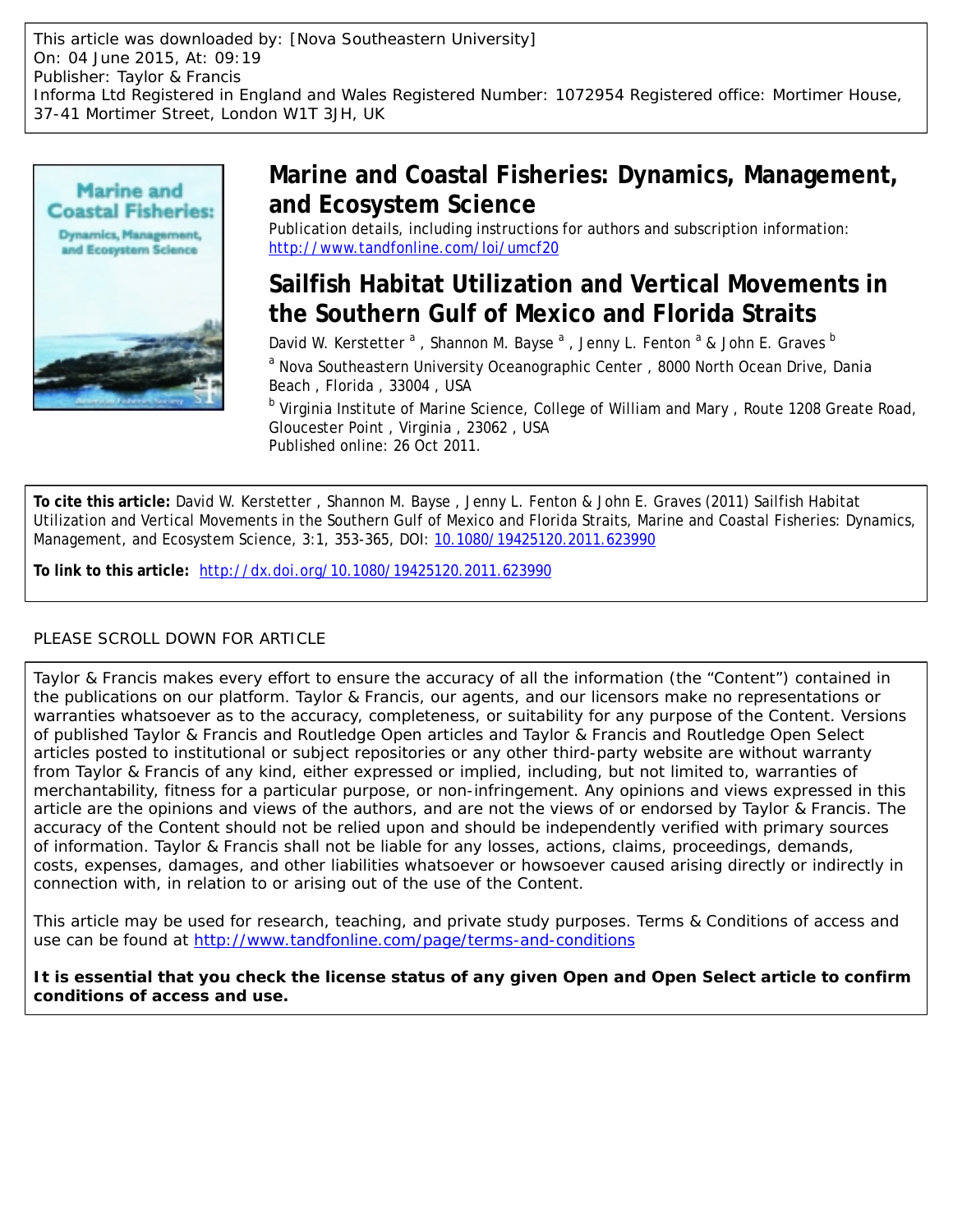*Marine and Coastal Fisheries: Dynamics, Management, and Ecosystem Science* 3:353–365, 2011 <sup>C</sup> American Fisheries Society 2011 ISSN: 1942-5120 online DOI: 10.1080/19425120.2011.623990

#### **ARTICLE**

## **Sailfish Habitat Utilization and Vertical Movements in the Southern Gulf of Mexico and Florida Straits**

#### **David W. Kerstetter,\* Shannon M. Bayse, and Jenny L. Fenton**

*Nova Southeastern University Oceanographic Center, 8000 North Ocean Drive, Dania Beach, Florida 33004, USA*

#### **John E. Graves**

*Virginia Institute of Marine Science, College of William and Mary, Route 1208 Greate Road, Gloucester Point, Virginia 23062, USA*

#### *Abstract*

**Pop-up satellite archival tags (PSATs) were deployed on 19 sailfish** *Istiophorus platypterus* **captured in the southern Gulf of Mexico and Florida Straits between 2005 and 2007 on commercial pelagic longline gear (***n* **= 18) and recreational rod-and-reel gear (***n* **= 1). The data from three tags indicated mortality events and were excluded from subsequent analyses. All PSATs were programmed to collect pressure (depth), temperature, and light-level data for 10 d at approximately 90-s intervals. These transmitted point data subsequently allowed the reconstruction of vertical movement patterns. The remaining 16 PSAT data sets indicate that sailfish are primarily associated with the upper surface waters within the top 20 m (75.7% of total time during the day versus 46.7% at night) but undertake numerous short-duration vertical movements below the local mixed layer to depths of 50–150 m, presumably to feed. Analyses of 2,279 individual vertical movements among all 16 tagged sailfish indicated two distinct types (short-duration "V" and longer-duration "U" movements) similar to those reported for white marlin** *Kajikia albida***. Sailfish also exhibited movement type differences between diel periods (having higher proportions of V movements in daytime), suggesting directed foraging at depth. Although short-duration movement to depths by these tagged fish contribute a small percentage of the total time at depth, these depths overlap with the monitored shallow-set pelagic longline gear depths actively targeting swordfish by the vessel in the local fishery. These results suggest that time-at-depth histograms alone may be insufficient to capture feeding motivations at depth and, therefore, true interaction potentials between individual sailfish and pelagic longline gear.**

The sailfish *Istiophorus platypterus* is a large, cosmopolitan teleost found worldwide in tropical and subtropical waters, generally with higher concentrations near continental shelf areas (Nakamura 1985). Conventional tagging data have shown broad movements of sailfish within the western Atlantic Ocean (Ortiz et al. 2003), although no trans-Atlantic or trans-Equatorial movements have been documented (Orbesen et al. 2009). The latest assessment of the western Atlantic sailfish stock suggests that the stock is overfished and that this overfishing is primarily the result of international pelagic longline fleets targeting swordfish and tunas (SCRS 2009).

In Florida, sailfish support a large, mostly catch-and-release recreational fishery based primarily in the coastal shelf region between Key West and Jupiter (Jolley 1977). The Florida Straits have been closed to the U.S. pelagic longline fishery since 2001, primarily to protect local concentrations of juvenile swordfish *Xiphias gladius*. However, vessels continuing to use pelagic longline gear to the west and north of this closed area

Subject editor: Michelle Heupel, James Cook University, Queensland, Australia

<sup>\*</sup>Corresponding author: kerstett@nova.edu

Received August 14, 2010; accepted April 24, 2011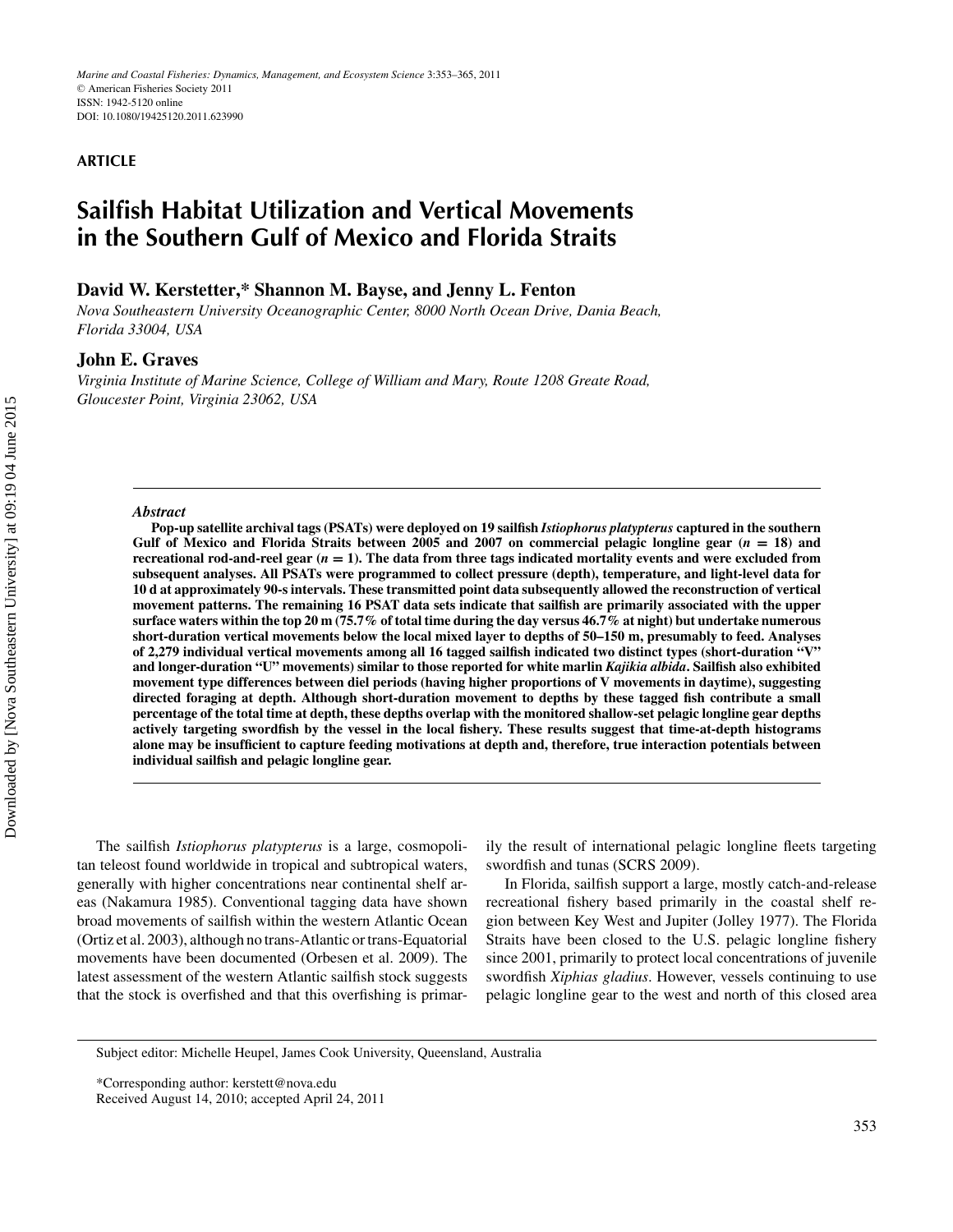occasionally encounter high rates of sailfish bycatch while targeting large swordfish and yellowfin tuna *Thunnus albacares*. Several studies using electronic tag technologies have shown that sailfish are capable of daily horizontal movements (e.g., Hoolihan and Luo 2007; Orbesen et al. 2008) on the scale of tens of kilometers. These ranges of distances would provide connectivity for sailfish between the portions of the Florida Straits that are open and closed to the pelagic longline fishery, a continuing source of domestic fisheries conflict in south Florida waters.

Evaluating vertical habitat use by large pelagic fishes has historically presented challenges owing to a combination of their individual size, movement speed, and depth ranges. Previous work generally focused on the manual tracking of animals with acoustic tag technology for short periods of time with dedicated chase vessels (e.g., Jolley and Irby 1979). However, the development of pop-up satellite archival tag (PSAT) technology has enabled researchers to record environmental data on animals for much longer periods and at much more detailed resolution while eliminating the need for direct monitoring of the animal or fisheries-dependent returns of the tag. Electronic monitoring technology, such as small temperature and depth recorders (TDRs), has enabled a concurrent increase in our understanding of fishing gear behavior, including movements and effective fishing depths. The combined use of these technologies to describe

both vertical short-duration movements and overall habitat utilization can provide insights into the vulnerability of bycatch species to various fishing gears, and allow for more-informed management measures. The present study used the point data from 16 PSATs with 90-s sampling period resolution for 10-d deployment durations attached to sailfish to describe the shortduration behavior and vertical habitat utilization of this species in the southern Gulf of Mexico and Florida Straits.

#### **METHODS**

Sailfish tagging occurred in two locations within the southern Gulf of Mexico: location 1, approximately 90 km southsouthwest of Key West, Florida, in an area traditionally fished by the U.S. coastal pelagic longline fleet; and location 2, offshore of the island of Isla Mujeres, Mexico, the site of a large recreational fishery for sailfish (Figure 1). Tagging operations off Key West occurred aboard the U.S. commercial pelagic longline fishing vessel FV *Kristin Lee* during May 2006 and June 2007. The target species for all three trips was nominally swordfish, and (as is standard in the fishery) all sets were made overnight, gear deployment occurring at dusk and retrieval at dawn. The gear configuration was similar to that used throughout this local fishery and consisted of 18.3-m (10-fathom) leaders and 18.3-m (10-fathom) buoy float line lengths during each set in five-hook



FIGURE 1. Southern Gulf of Mexico and Florida Straits study area in which deployments of pop-up satellite archival tags on sailfish were made. Filled dots indicate tagging locations, while open dots indicate the locations of first satellite transmission. Depth contours are shown for 200, 1,000, 2,000, and 3,000 m.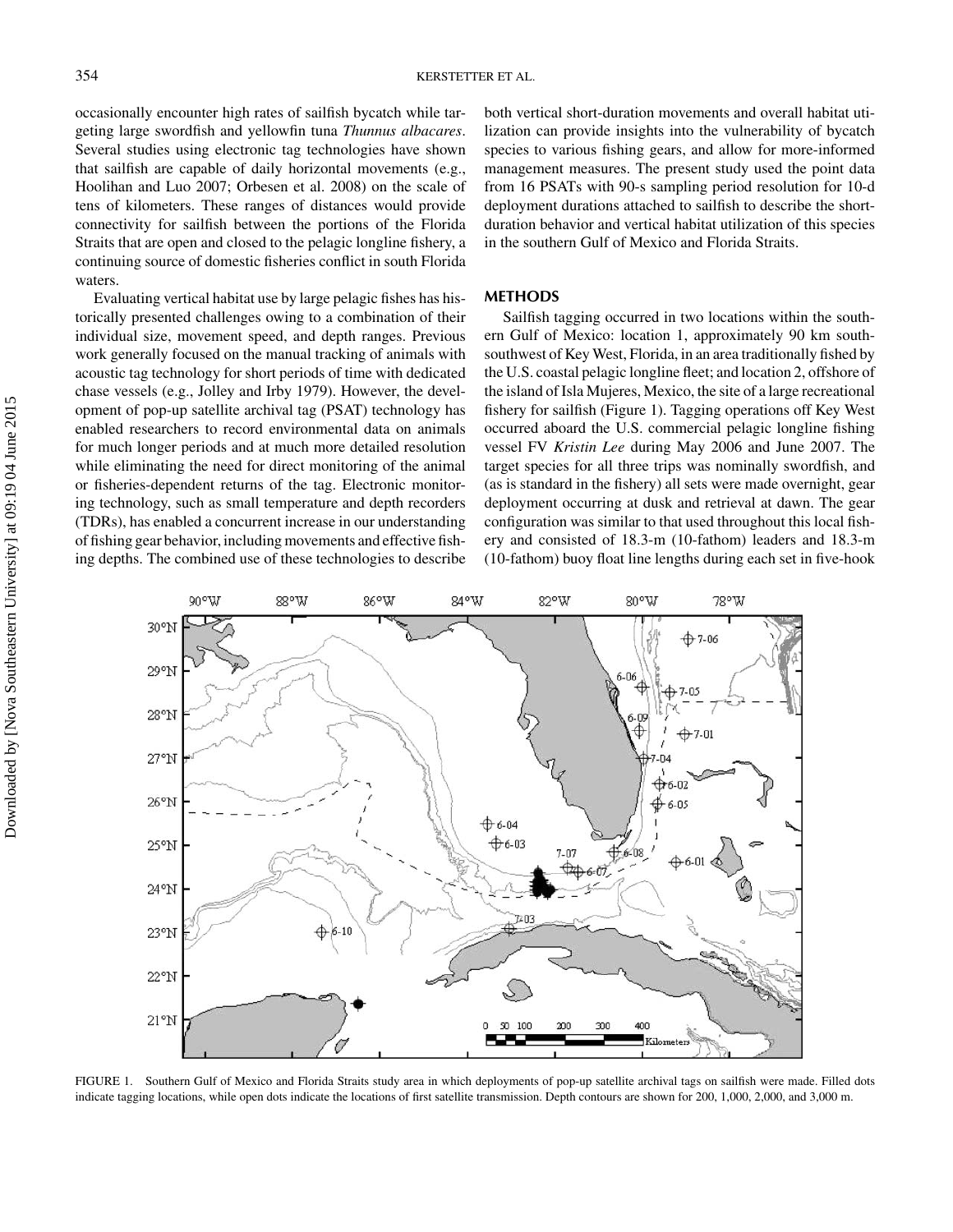baskets (hooks between floats). Per current U.S. fisheries regulations, all sailfish were caught on either non-offset size 16/0 or 10◦ offset size 18/0 circle hooks using squid *Illex* spp. or Atlantic mackerel *Scomber scombrus* bait. The tag deployment for the Isla Mujeres sailfish occurred aboard the sportfishing vessel *Sea-D* during May 2006 while trolling a ballyhoo baited with a non-offset size 7/0 circle hook.

We used the Microwave Telemetry (Columbia, Maryland) Model PTT-100 HR satellite tag in all tag deployments during this study. Tags were rigged with approximately 16 cm of 136-kg (300-lb) test strength Momoi brand (Momoi Fishing, Ako City, Japan) fluorocarbon monofilament attached to a large hydroscopic nylon intramuscular tag head with aluminum crimps per Graves et al. (2002). On all tags but the Isla Mujeres deployment, a 68-kg (150-lb) test strength Sampo brand (Sampo, Barneveld, New York) ball bearing swivel was incorporated midway along the tether to reduce twisting torque at the attachment location caused by drag forces on the tag. Tags sampled temperature, pressure (depth), and irradiance (light level) at 93-s intervals. This tag model also included emergency release software that automatically detached the tag if the pressure sensor indicated depths approaching the crush limit of the tag casing (ca. 2,000 m). All tags were preprogrammed to release from the fish after 10 d at large.

Data were transmitted through the Argos satellite system while the tags floated at the surface following detachment from the animal. Tags used in this study transmitted archived data in "packets," each encompassing several minutes of consecutive data points. However, each packet was transmitted in a discontinuous overall pattern such that gaps exist between packets within the transmitted record. This tag model also contained proprietary "SiV" programming, which directs the tag to only transmit data when an Argos satellite is expected to be above the horizon. This programming extends the onboard battery power and allows for additional Argos transmissions, thereby increasing the total transmitted data.

To delineate the maximum effective fishing depths for the configuration of pelagic longline gear used by the commercial vessel, small TDRs (Model LTD-1100; Lotek Wireless, St. John's, Newfoundland) were attached to the lower end of the middle branch lines (hook three in the five-hook baskets) during gear deployments (see additional details on placement in Kerstetter and Graves 2006a). This model of TDR records pressure (as pounds per square inch [PSI]) and temperature at 14-s intervals. The pressure data from the TDRs were standardized from PSI to depth (m) with latitude and seawater density corrections using Harris (2000). Data from these TDRs were also used to confirm local mixed-layer depths (MLDs).

*Sailfish tagging*.—Prior to deployment, all PSATs were allowed to cycle through the full internal activation process. The captain of the pelagic longline vessel identified incoming sailfish on the line, and individuals were initially evaluated as live or dead based on movement (or lack thereof) alongside the vessel. The sailfish tagged from the recreational vessel was identi-

fied to species prior to becoming hooked on one of the surface baits.

Live fish were manually brought alongside the vessel rail and held briefly by the leader until calm. The PSAT tagging procedures used were identical to the ones described in Kerstetter and Graves (2006b), although a shorter applicator tip (8 cm) was employed to compensate for the much more laterally compressed sailfish body form. The nylon anchor attached to the PSAT tether was carefully inserted about 5–10 cm below the midpoint of the first dorsal fin to a depth of about 4–6 cm. This location on the fish provides an opportunity for the nylon tag head to pass through the dorsal pterygiophores without approaching the coelemic cavity (see Prince et al. 2002). A conventional National Oceanic and Atmospheric Administration Fisheries Service Cooperative Tagging Center streamer tag was also attached posterior of the PSAT on all fish tagged from the pelagic longline vessel.

Sailfish were released as soon as possible after tagging by cutting the leader near the hook unless the hook was readily accessible for manual removal. For the single recreationally caught fish, total time from capture to release was less than 10 min. No animals were resuscitated by either vessel platform after tagging. Prior to release, the hooking location (following the terminology of Yamaguchi 1989) and overall physical condition of the animal were noted, and fish lengths and weights were estimated. All other pertinent data—including the time of day, vessel location, and sea surface water temperature—were recorded immediately after tagging.

*Data analysis*.—The net movement of tagged sailfish was estimated as the minimum straight-line distance (MSLD) traveled between the initial tagging location and the location of the first reliable satellite contact with the detached tag (inferred as the location of tag pop-up) using Argos location codes 1, 2, or 3 (position uncertainty,  $\leq$ 1.5 km; CLS 2011) for the first or second day of transmission. "Great Circle" distances between these points were calculated with program inverse (version 2.0; NGS 1975; modified by M. Ortiz, National Marine Fisheries Service Southeast Fisheries Science Center, Miami, Florida).

For analysis of diel differences, data were separated into day and nighttime periods. Sunrise and sunset times for approximated positions were obtained from the U.S. Naval Observatory (http://aa.usno.navy.mil). Because individual daily positions could not be matched with cloud cover data, no attempts were made to standardize light levels for local atmospheric conditions. Crepuscular periods were identified and excluded for diel analyses by removing the 30-min period before and after estimated times of local sunrise and sunset (corroborated with light-level data). Using only day and night period data, histograms were generated at 10-m (depth) and 1◦C (temperature) intervals for each individual sailfish and compared using paired *t*-tests. Finally, depth differences between sequential ca. 90-s period point data were used to examine the range and speed of vertical movements. Due to the "packet" transmission of the archived tag data, the final data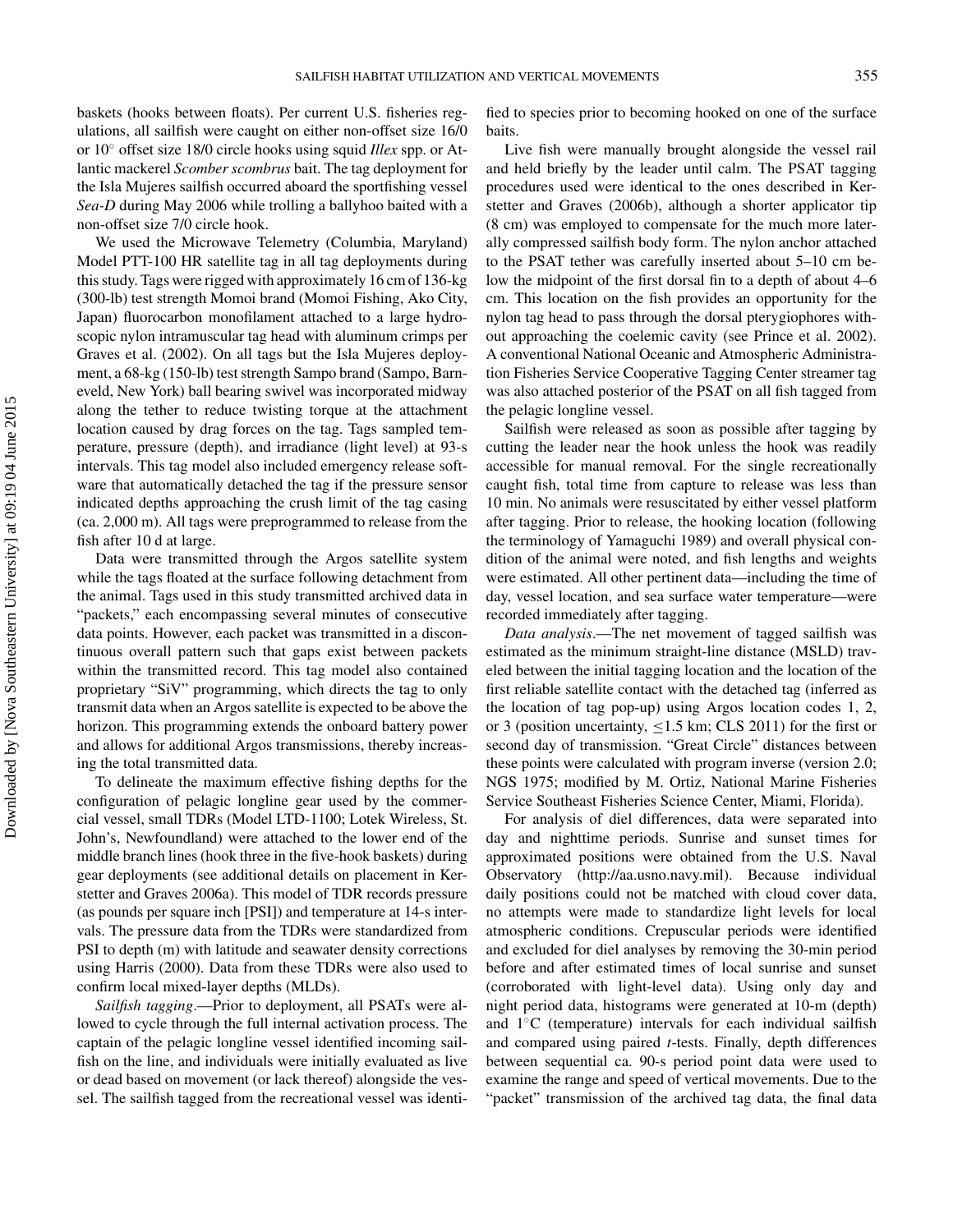sets occasionally had discontinuous intervals, usually less than 1 h in length. All discontinuous intervals within each tag record were identified and excluded from the individual dive analyses.

Sea surface temperature (SST) was calculated as the average temperature for all depths 0–5 m to reduce fine-scale variability between measured data. Relationships between vertical habitat utilization and thermal structure of the water column used two calculated values for each photoperiod: SST and the mixed-layer depth temperature (MLDT =  $SST - 0.5$ °C as per Levitus 1982). Paired *t*-tests between diel periods were used to assess habitat utilization above and below respective SST and MLDT values for each 24-h period of the deployment.

The structure of the transmitted data from the PSATs allows for a re-creation of the thermal environment surrounding individual sailfish by using the fish as autonomous samplers of the water column (Boehlert et al. 2001; Block et al. 2003; Horodysky et al. 2007). Forty-eight hour periods were selected from three sailfish that had their tags physically recovered (hence, 100% data recovery) and demonstrated representative short-duration vertical movements to depth. Within a given 48-h period, archived temperature and depth data were used to create 96 temperature–depth profiles for each 30-min block of time. Temperature readings between data points were interpolated from these profiles at 5 m and 0.1◦C resolution (MATLAB R2006a, version 7.2.0.232). To provide a visual description of local subsurface temperature and short-duration movements, interpolated temperatures and depth tracks were then superimposed using the archived depth and temperature data recorded during the vertical movements of these individual fish per the methods of Horodysky et al. (2007).

The structure of the PSAT data also allowed the reconstruction of individual vertical movements to depth. As all movements began and ended in shallow depths, these movements are referred to hereafter as "dives." The characteristics of these individual dive events were assessed through a variety of analyses. Data from onboard vessel electronics, deployed TDRs (for the pelagic longline vessel sets), and reconstructed vertical profiles from the tag data sets all indicated an MLD of approximately 10 m in the waters of the southern Gulf of Mexico. A vertical movement was therefore considered a single dive if it (1) began at a depth less than 10 m, (2) incurred a maximum depth greater than 10 m, and (3) returned to a depth less than 10 m. Any vertical movement not meeting these three criteria or that was missing any data from within the movement itself was considered an "incomplete" dive event and excluded from subsequent analyses. Individual dives were then analyzed for maximum depth, minimum temperature, SST at beginning of dive, overall duration of dive, and the "interdive interval" (the period between the end of one dive event and the start of the next). Most dive events demonstrated a period of rapid movement to depth, followed by a relatively stable period at this depth before returning to near-surface waters. Any period of time at depth within an individual dive was termed "bottom time" and calculated as the period within the dive when the vertical movement rate was less

than 5 m/min. All vertical movements and movement parameters were assessed through a manual review of each tag data set. Any extreme dive events were confirmed by corroboration with concurrent temperature data.

Once a movement was classified as a dive event, subsequent tests were conducted comparing mean maximum depth and duration between diel periods among tagged individuals. Relationships between mean dive depth and duration for pooled data were also explored through regression analyses as well as between diel periods. Significance was assessed at the  $\alpha = 0.05$ level.

*Dive characterization*.—All 16 sailfish appeared to exhibit the two different types of dives described by Horodysky et al. (2007) for white marlin *Kajikia albida*. So-called "V-shaped" dives involved rapid descents with relatively small amount of time at depth or bottom time  $(\leq 10 \text{ min})$ , and a rapid ascent to a shallower depth. Conversely, the "U-shaped" dives had similar rapid descents but a relatively longer time at depth (16–245 min) before the rapid ascent to shallower depths. Since the primary difference between the dive types is amount of time spent at the lower depths of the dive, dive type can be determined as a function of bottom time. To confirm dive classification by bottom time, multivariate statistical techniques were applied to six different dive characteristics manually recorded for each completely transmitted dive of each surviving sailfish to determine if there were indeed two different dive types present, and what minimum and maximum bottom times best characterized a dive type. The six dive characteristic variables (dive duration, maximum depth, change in temperature, depth divided by dive duration, interdive interval, and bottom time) were entered into the quantitative techniques described by Lesage et al. (1999) and Horodysky et al. (2007).

Dive characteristics were standardized (PROC STANDARD, SAS version 9.2; SAS Institute, Cary, North Carolina), and a principal components analysis (PCA) was used to both eliminate collinearity and produce a smaller set of orthogonal factors to input into cluster analysis (Horodysky et al. 2007). Four orthogonal factors were derived from the PCA (dive duration, maximum depth, change in temperature, and interdive interval) and were entered into a hierarchical complete-linkage cluster procedure to ascertain the appropriate number of clusters and dive types, and to determine seed points for nonhierarchical *K*-means clustering (Horodysky et al. 2007). Hierarchical complete-linkage clustering is an agglomerative method which classifies clusters by the maximum distance between one cluster and the next (Hair et al. 1998). The number of dive types sufficient to capture the variability between dives was determined by examining the agglomerative coefficient, the squared Euclidean distance between two clusters being combined, from 2 up to 10 clusters (Horodysky et al. 2007). The cluster centroids that resulted from the complete-linkage clustering are next entered into a nonhierarchical*K*-means clustering that further fine-tuned the formed clusters. Observations were assigned to the cluster with the centroids with the closest Euclidean distance, and new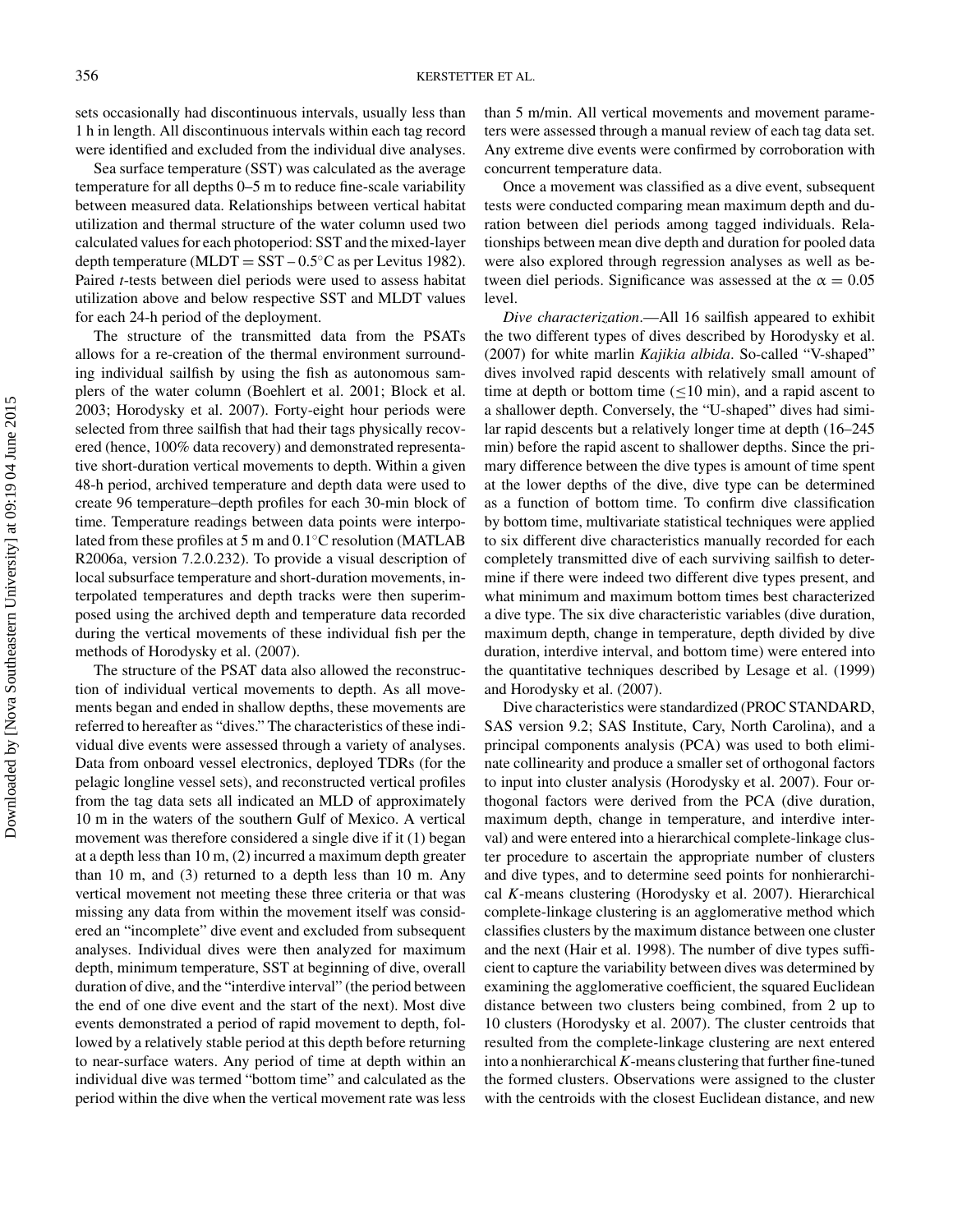TABLE 1. Summary of satellite archival tagging deployments for sailfish in the southern Gulf of Mexico. The ACESS score refers to a physical condition index based on a 10-point scale (10 being the highest score; see Kerstetter et al. 2002 for further details); MSLD = minimum straight-line distance traveled. The three mortalities described within text are not included.

| Sailfish       | Date deployed | Hooking<br>location | Hook size | Hook<br>removed | <b>ACESS</b><br>score | Estimated<br>length (cm) | Reporting<br>$(\%)$ | <b>MSLD</b><br>(km) |
|----------------|---------------|---------------------|-----------|-----------------|-----------------------|--------------------------|---------------------|---------------------|
| $6 - 01$       | 3 May 2006    | Corner              | 16/0      | Yes             | 9                     | 137                      | 59                  | 448.0               |
| $6 - 02$       | 4 May 2006    | Lower jaw           | 18/0      | Yes             | 9                     | 183                      | 82                  | 375.5               |
| $6 - 03$       | 4 May 2006    | Fouled              | 16/0      | No              | 8                     | 168                      | 63                  | 150.1               |
| $6-04$         | 4 May 2006    | Isthmus             | 18/0      | <b>Yes</b>      | 10                    | 183                      | 55                  | 188.6               |
| $6 - 05$       | 4 May 2006    | Corner              | 16/0      | N <sub>0</sub>  | 10                    | 168                      | 68                  | 332.4               |
| $6 - 06$       | 5 May 2006    | Eye socket          | 16/0      | No.             | 9                     | 152                      | 75                  | 554.9               |
| $6 - 07$       | 5 May 2006    | Fouled              | 16/0      | Yes             | 8                     | 152                      | 65 <sup>a</sup>     | 97.3                |
| $6 - 08$       | 5 May 2006    | Lower jaw           | 18/0      | Yes             | 8                     | 168                      | 40                  | 193.5               |
| $6-09$         | 6 May 2006    | Corner              | 18/0      | Yes             | 8                     | 152                      | 68                  | 447.0               |
| 6-10 $(M)^{b}$ | 31 May 2006   | Corner              | 7/0       | <b>Yes</b>      | 10                    | 137 <sup>c</sup>         | 49                  | 217.1               |
| $7 - 01$       | 6 Jun 2007    | Corner              | 16/0      | No.             | 9                     | 122                      | 75                  | 522.9               |
| $7-03$         | 6 Jun 2007    | Corner              | 16/0      | No              | 6                     | 122                      | 87                  | 125.0               |
| $7-04$         | 6 Jun 2007    | Corner              | 16/0      | No              | 10                    | 122                      | 74                  | 406.2               |
| $7 - 05$       | 6 Jun 2007    | Corner              | 16/0      | No              | 10                    | 137                      | 86                  | 564.0               |
| $7-06$         | 9 Jun 2007    | Corner              | 16/0      | No.             | 5                     | 107                      | 88                  | 717.3               |
| $7 - 07$       | 9 Jun 2007    | Corner              | 16/0      | No              | 6                     | 122                      | 88                  | 67.4                |

<sup>a</sup>Original reporting percentage; tags were later returned, allowing a 100% data recovery rate.

<sup>b</sup>Animal tagged off the recreational vessel in Isla Mujeres, Mexico.

c Not estimated.

centroids were calculated after each iteration until the changes in centroids become small or zero (Horodysky et al. 2007). Dive classification was confirmed by discriminant function analyses, using the two nearest neighbors to identify which cluster (dive type) to be assigned (Lesage et al. 1999). Percentages of misclassified dives, or error rates, were calculated by cross-validation.

A matrix of minimum bottom time values (1, 5, 10, and 15 min) for U-shaped dives was compared with a maximum bottom time values for V-shaped dives to investigate which combination of minimum and maximum bottom time best represented dive type. The resultant dive types were then entered into the quantitative methods described previously to determine which minimum and maximum values were agreed upon by both dive type via bottom time and objectively by multivariate statistical techniques. The set of minimum and maximum values that covered the broadest scope of dives and had the lowest percentages of misclassified dives was used to determine dive type.

#### **RESULTS**

#### **Tagging Events**

Eighteen PSATs were deployed on sailfish caught on pelagic longline gear targeting swordfish in the southern Gulf of Mexico between November 2005 and July 2007. Overall bycatch of istiophorid billfishes comprised less than 3% by number of the total catch on the three observed trips. One PSAT was deployed

on a sailfish caught from a sportfishing vessel off Mexico in May 2006.

Three sailfish caught on pelagic longline gear died shortly after release, and the data from these fish were excluded from subsequent analyses (see Kerstetter and Graves 2008). A summary of tagging information and the physical condition of the surviving tagged animals is presented in Table 1. For all 16 PSATs, an average of 70.3% (range  $=$  40–88%) of the archived data were successfully recovered through the Argos system. Four archival data sets (2006:  $n = 1$ ; 2007:  $n = 3$ ) were recovered after the tags washed up onto Atlantic beaches and were returned to the authors. All (100%) of the archived data were recovered from these four returned tags and included in subsequent analyses.

#### **Horizontal Movement**

Individual sailfish moved away from the tagging location various distances and and in various directions (mean distance = 337.9 km; range  $= 97.3 - 564.0$  km). There was no relationship between MSLD traveled and estimated individual size. Three of the fish tagged within the U.S. Exclusive Economic Zone (EEZ) crossed into foreign EEZ waters, including the Bahamas  $(n =$ 2) and Cuba  $(n = 1)$ , while the fish tagged in Mexican waters remained within the Mexico EEZ (Figure 1).

#### **Depth and Temperature**

There were no significant diel differences in either the time-at-temperature or time-at-depth distributions between the 2 years of this study, and data were subsequently pooled to include fish from both years. Sailfish demonstrated a very strong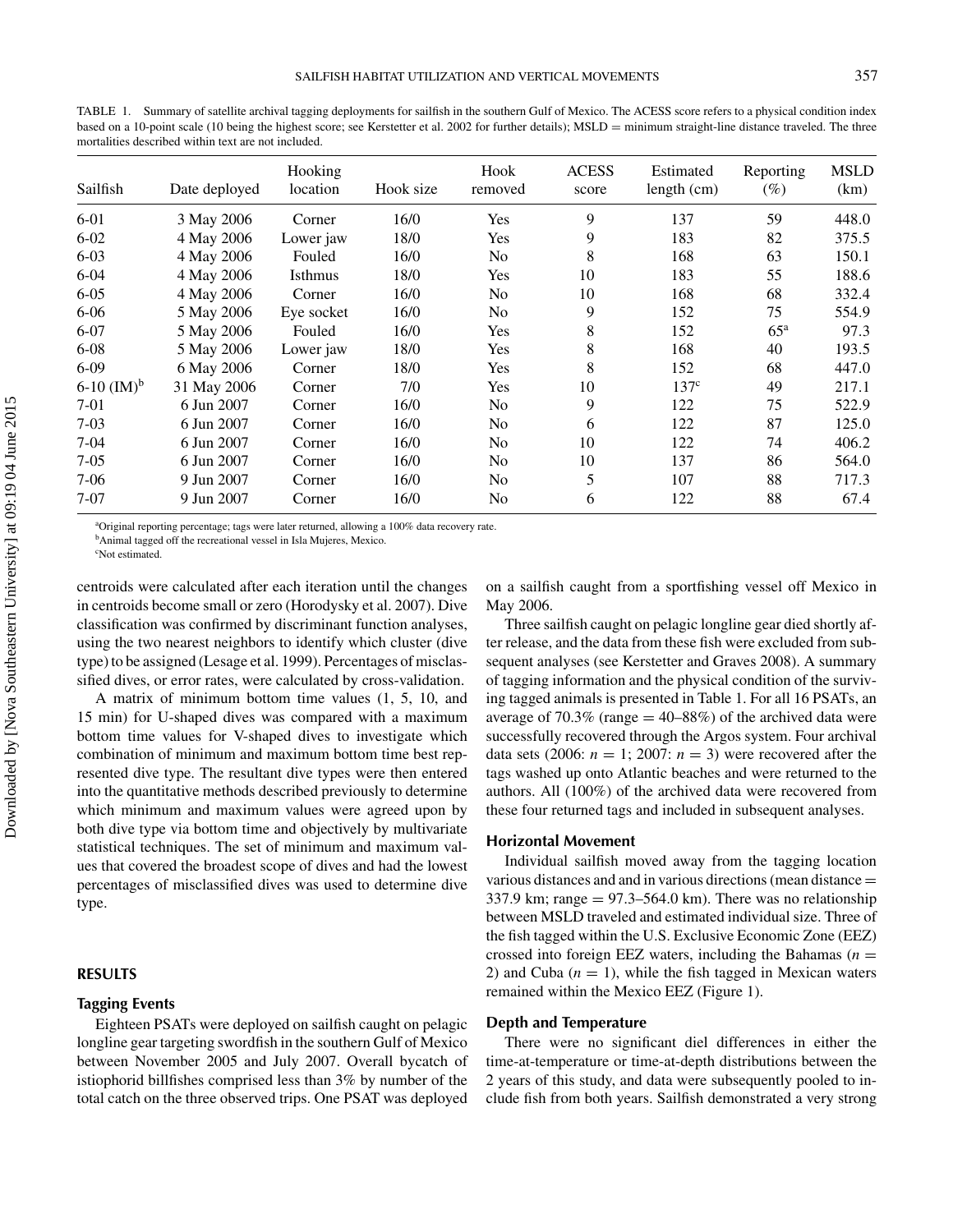

FIGURE 2. **(A)** Combined time-at-depth and **(B)** time-at-temperature histograms for 16 sailfish tagged with pop-up satellite archival tags for 10-d deployment durations in the southern Gulf of Mexico and Florida Straits, 2006 and 2007. Error bars indicate SEs around mean values.

association with warm surface waters (Figure 2A, B), spending approximately 34% (SD, 13.2) of their total time in the upper 10 m of the water column and 41% (SD, 10.7) within the 10–20-m stratum. Sailfish spent 12.4% (SD, 12.9) of their time at depths ranging from 20 to 50 m, and only 10.6% (SD, 26.7) at depths greater than 50 m. Broad standard errors reflect

large within-individual (daily) variation in time at depth rather than differences among individuals. The absolute depth difference between sequential 90-s point measurements ("delta *D*") observed in three of the fish with 100% data recovery found a highly significant difference between day and night periods  $(t = -4.58, P \ll 0.001$  using Satterthwaite test for unequal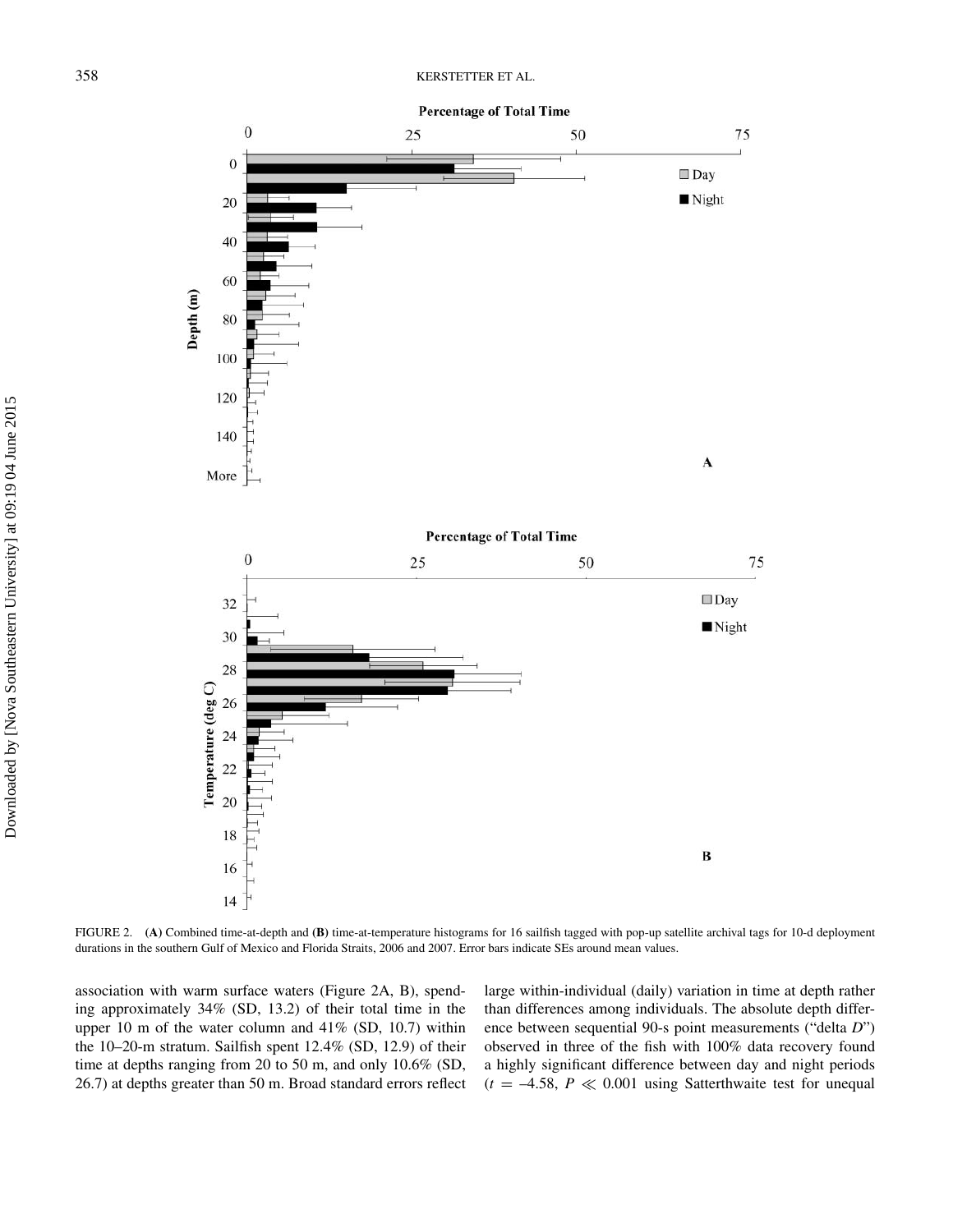

FIGURE 3. **(A)**–**(C)** Detailed 48-h pattern of vertical movements overlaid on re-created local temperature-at-depth profiles generated from archived tag data for three sailfish tagged with pop-up satellite archival tags for 10-d deployment durations in the southern Gulf of Mexico and Florida Straits, 2006 and 2007. Clear diel differences in dive periodicity are evident in (A) but not (B), and a moderate effect of diel period is displayed in (C). The black bars along the top of each panel represent the local periods of night generated from archived light-level data from the tags. Night periods varied slightly in length between fish owing to different deployment dates.

variances), with sailfish moving vertically much more frequently between depths at night.

Pooled temperature data demonstrated that sailfish spent 89.6% (SD, 45.4) of their time in water temperatures ranging from 25–29◦C (Figure 2B), although archived SSTs occasionally reached over 30◦C. Many individuals exhibited considerable daily variation in the temperature–depth data over the course of the 10-d tag deployment period (Figure 3, A–C), including deep short-duration movements below the MLDT. The absolute temperature difference within each dive event ("delta *T*") showed that 71.7% (SD, 29.7) occurred between 0◦C and 2.0◦C, 99.2% (SD, 6.4) occurring between 0◦C and  $8.0\degree$ C (Figure 4).

All of the fish in this study spent more time at depths below the MLD during daylight hours (significantly for 14 fish of the 16 total; *P <* 0.05; Table 2). Individual fish exhibited different patterns regarding total time spent below the MLD; however, of the four individuals showing a significant difference between day and night periods for time below the MLD, three were at those depths more at night and one during day. Pooling all individual sailfish, a regression analysis of time spent below the MLD and individual body size (as estimated LJFL) showed no significant effect (adjusted  $r^2 = 0.116$ ,  $F = 2.9$ ,  $P = 0.1069$ ).

A total of 2,279 complete individual dive events were examined. To minimize autocorrelation effects between individual dives, a mean maximum dive depth and mean dive duration were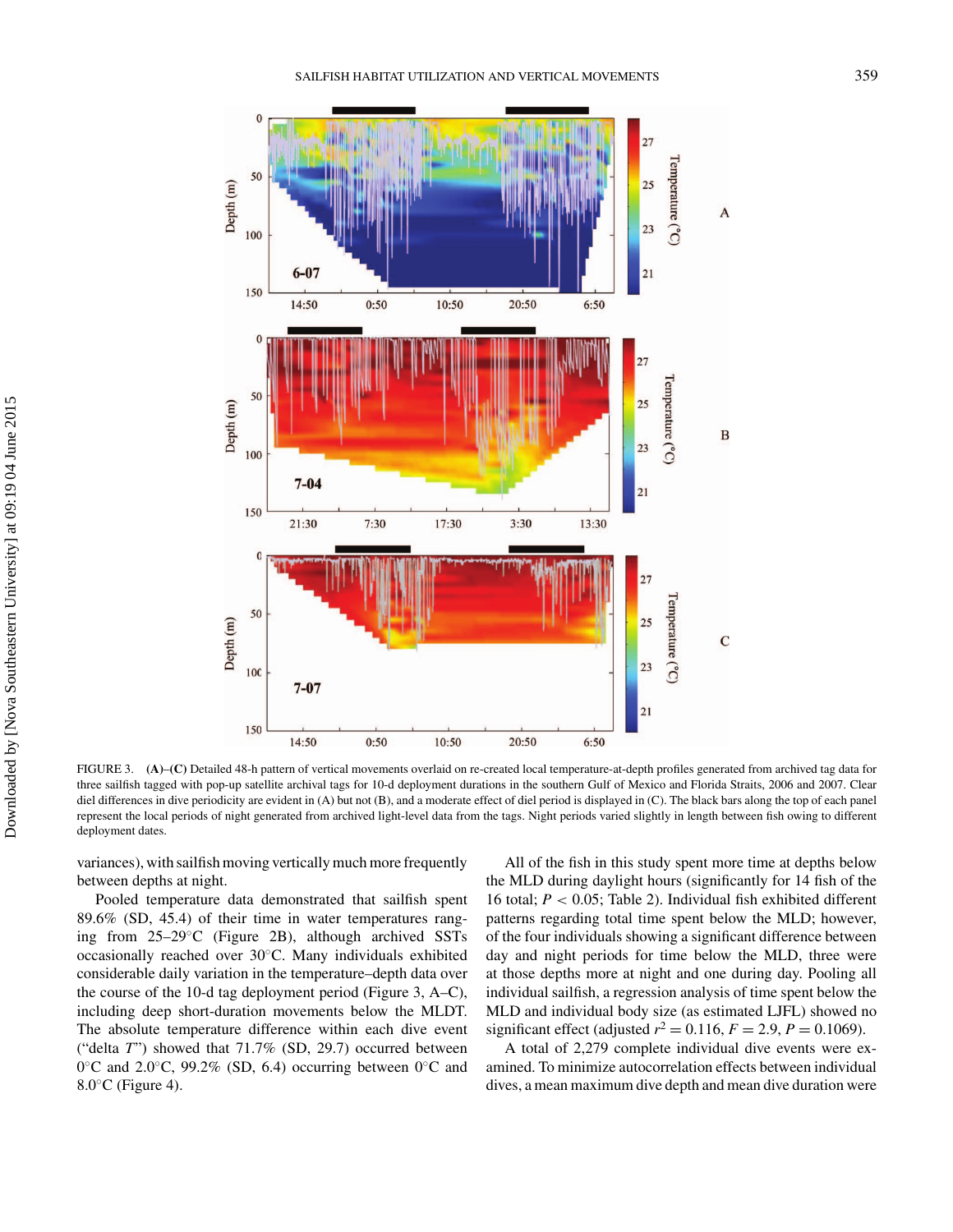**Percentage of Dives (by Number)** 



FIGURE 4. Percentages of dives versus differences between the local sea surface temperature (SST) and the minimum temperature encountered on a dive event by 1◦C intervals for 16 sailfish tagged with pop-up satellite archival tags for 10-d deployment durations in the southern Gulf of Mexico and Florida Straits, 2006 and 2007.

calculated for day and night for each fish. Night dive events had a mean maximum depth of 38.6 m and mean dive duration of 19.4 min, while day dive events had a mean maximum depth of 45.0 m and a mean duration of 14.4 min. Relationships between mean dive depth and mean dive duration within each diel period were significant (night: adjusted  $r^2 = 0.615$ ,  $P < 0.001$ ; day: adjusted  $r^2 = 0.746$ ,  $P < 0.001$ ), although the regressions were not significantly different from each other (Fisher's *z* comparison:  $z = -0.615$ ,  $P > 0.25$ ; Cohen and Cohen 1983). Comparisons of dive depth and duration by diel period for all

TABLE 2. Comparisons between day and night periods for the percentage of time spent below the mixed-layer depth (MLD) and the percentage of time spent below the sea surface temperature depth (SSTD). Asterisks denote significant differences.

|                          |          | Percent < SSTD |              |          | Percent < MLD |              |
|--------------------------|----------|----------------|--------------|----------|---------------|--------------|
| Sailfish number          | Mean day | Mean night     | Significance | Mean day | Mean night    | Significance |
| $6 - 01$                 | 0.051    | 0.583          | $\ast$       | 0.913    | 0.179         | $\ast$       |
| $6 - 02$                 | 0.267    | 0.020          |              | 0.625    | 0.369         | $\ast$       |
| $6 - 03$                 | 0.121    | 0.117          |              | 0.814    | 0.642         | *            |
| $6 - 04$                 | 0.257    | 0.239          |              | 0.784    | 0.556         | $\ast$       |
| $6 - 05$                 | 0.219    | 0.133          |              | 0.318    | 0.745         | $\ast$       |
| $6 - 06$                 | 0.285    | 0.219          |              | 0.929    | 0.650         | $\ast$       |
| $6 - 07$                 | 0.328    | 0.342          |              | 0.508    | 0.164         | $\ast$       |
| $6 - 08$                 | 0.184    | 0.187          |              | 0.800    | 0.673         | $\ast$       |
| $6-09$                   | 0.235    | 0.412          |              | 0.690    | 0.167         | $\ast$       |
| $6-10$ (IM) <sup>a</sup> | 0.056    | 0.112          |              | 0.919    | 0.793         | $\ast$       |
| $7-01$                   | 0.345    | 0.277          |              | 0.606    | 0.483         |              |
| $7 - 03$                 | 0.211    | 0.296          |              | 0.675    | 0.200         | $\ast$       |
| $7-04$                   | 0.035    | 0.061          | *            | 0.766    | 0.473         | *            |
| $7 - 05$                 | 0.082    | 0.278          | $\ast$       | 0.900    | 0.493         | $\ast$       |
| $7 - 06$                 | 0.400    | 0.097          | *            | 0.319    | 0.293         |              |
| $7 - 07$                 | 0.238    | 0.361          |              | 0.533    | 0.328         | $\ast$       |
| Mean                     | 0.207    | 0.233          |              | 0.694    | 0.450         | $\ast$       |

a Animal tagged off the recreational vessel in Isla Mujeres, Mexico.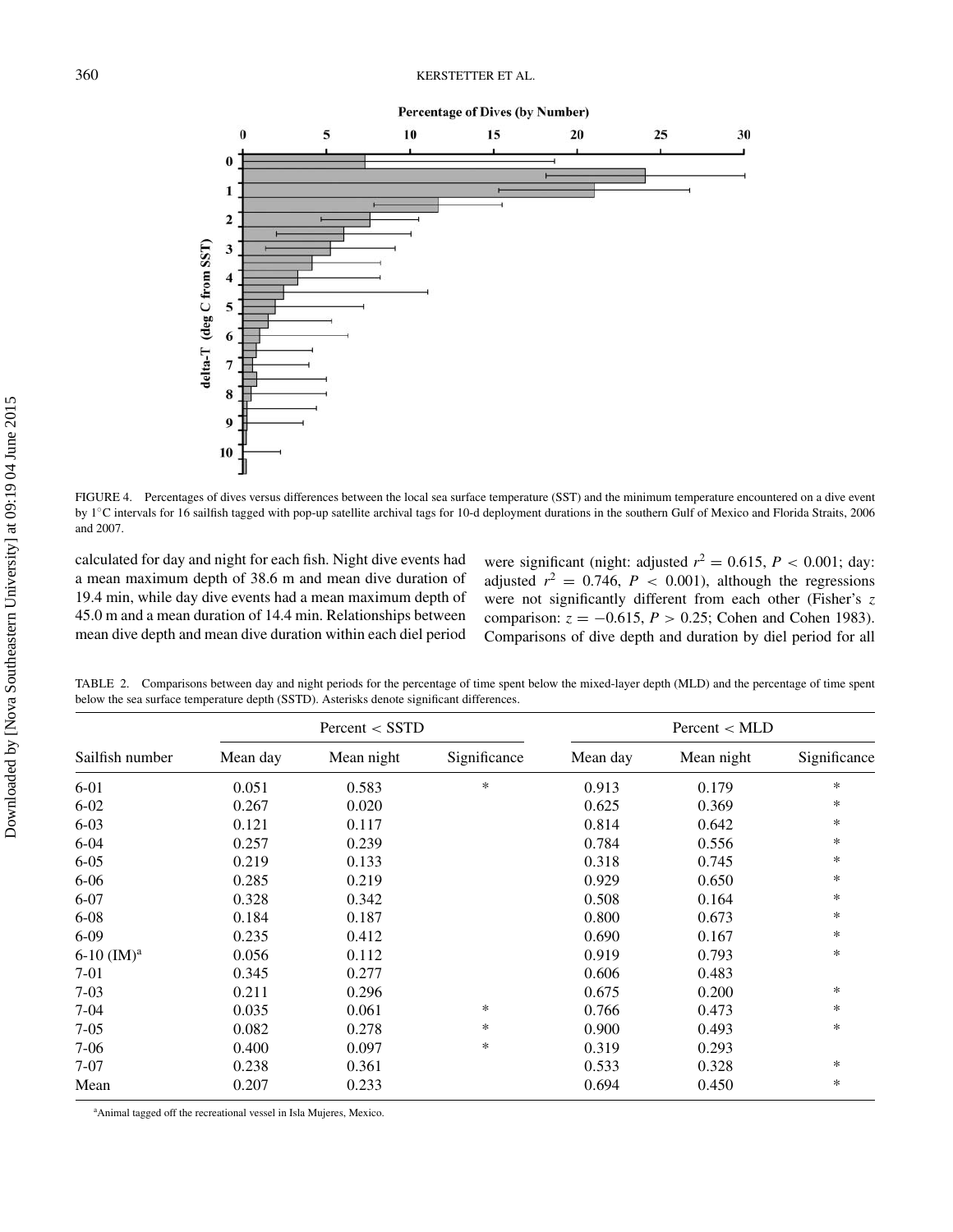

FIGURE 5. Combined time-at-depth histogram for hook depths and sailfish depth utilization during the same period as pop-up satellite tag deployments in the southern Gulf of Mexico, 2006. Pelagic longline gear hook depths are for the deepest (middle) hook within a five-hook basket of shallow-set pelagic longline gear representative of commercial gear deployments in the area. Depth distributions represent combined day and night periods. Error bars are omitted for clarity.

pooled individual dives also resulted in significant relationships (night: adjusted  $r^2 = 0.615$ ,  $P < 0.001$ ; day: adjusted  $r^2 = 0.746$ , *P <* 0.001), although the regressions for the day and night diel periods were not significantly different from each other (Fisher's *z* comparison:  $z = -0.615$ ,  $P > 0.25$ ).

#### **Depths of Shallow-Set Pelagic Longline Gear**

Thirty-one individual TDR deployments were conducted during four sets in 2006, all in hook position 3 of the five-hook baskets, the middle and presumably deepest hook position. The mean depth of the TDRs was  $42.3$  m ( $\pm$ SD 19.6), and the maximum depth recorded was 143.8 m. The time at depth distribution for the pooled TDR data set for the deepest hook position and the combined day and night time depth distribution of sailfish tagged in 2006 is presented in Figure 5 and shows a large percentage of overlapping depths (including the implied greater percentages for the pelagic longline gear at the two shallower hook positions). However, these apparently overlapping depth distributions do not reflect the actual movements of individual sailfish to greater depths, even if such movements are for relatively minor proportions of total time at depth. Examinations of the sequential data "tracks" for these sailfish (e.g., Figure 3A–C) showed frequent short-duration movements below the depths of the shallow-set pelagic longline gear.

#### **Dive Characterization**

Appropriate bottom time limits to determine dive type were considered by comparing differing minimum bottom time values for U-shaped dives and maximum bottom times for V-shaped dives for each minimum and maximum value (i.e., a V-shape maximum of 1 min would be compared for the entire series of U-shape minimums [1, 5, 10, and 15 min]). A maximum bottom

time of 10 min for V-shaped dives and a minimum bottom time of 15 min for U-shaped dives yielded the highest percentage of total dives (91.5%) with the lowest percentage of misclassified dives (5.7%); 224 dives types remain undetermined with bottom times between 11 and 14 min. Cluster analysis showed that after the joining of two clusters the agglomerative coefficient dropped precipitously (agglomerative coefficient of 2.5 at two clusters, dropping to 0.6 at three clusters), implying that two dive classifications is sufficient.

Differences were observed between the dive characteristics of U-shaped versus V-shaped dives. U-shaped dives had deeper mean dive depths (53.5  $\pm$  34.0 m), longer dive durations (28.0  $\pm$ 27.1 min), and a larger change in temperature (5.0  $\pm$  12.5<sup>°</sup>C) than V-shaped dives  $(38.2 \pm 26.2 \text{ m}$  versus  $10.2 \pm 9.5 \text{ min}$ ,  $2.2 \pm 5.6^{\circ}$ C). However, U-shaped dives and V-shaped dives had similar interdive intervals (24.4  $\pm$  50.2 min and 24.8  $\pm$  66.8 min, respectively).

#### **DISCUSSION**

The description of sailfish behavior is of interest not only to the various fishing constituencies but also to those seeking gear-based bycatch avoidance solutions and habitat-based standardization methods for stock assessment purposes. Using point-level data allowed for a clearer characterization of shortduration sailfish movements, as opposed to overall habitat utilization through summary histograms. The ability to recreate individual dives over a relatively longer period of time than previous acoustic studies also presented a better picture of sailfish behavior, including the potential for interactions of individuals with pelagic longline gear. Furthermore, the successful deployment of these PSATs with no premature releases on sailfish supports the observation that fishes smaller than large marlin and tunas can accommodate these tags for short-duration deployments (Kerstetter and Graves 2006b; Horodysky et al. 2007). The development of smaller PSAT models will clearly expand the size range, and thus species list, of similar tagging studies in the future.

#### **Horizontal Displacement**

The horizontal movements of sailfish in multiple directions away from the initial tagging locations for long distances were similar to the behavior reported by Graves et al. (2002) for blue marlin *Makaira nigricans*, Kerstetter and Graves (2006b) for white marlin, and Sippel et al. (2007) for striped marlin *K. audax*, as well as that seen for sailfish by Prince et al. (2006) and Hoolihan and Luo (2007). Only two of the 16 tagged sailfish had MSLDs of less than 100 km over the 10-d deployment period. The horizontal displacements observed in this study may be related to spawning, as they are consistent with the postspawning movements northward along the shelf edge described in Jolley and Irby (1979). The spawning period for sailfish in the southern Gulf of Mexico and Florida Straits is from late April through June (Voss 1953), and female sailfish caught in areas southwest of the Florida Keys during this time often have hydrated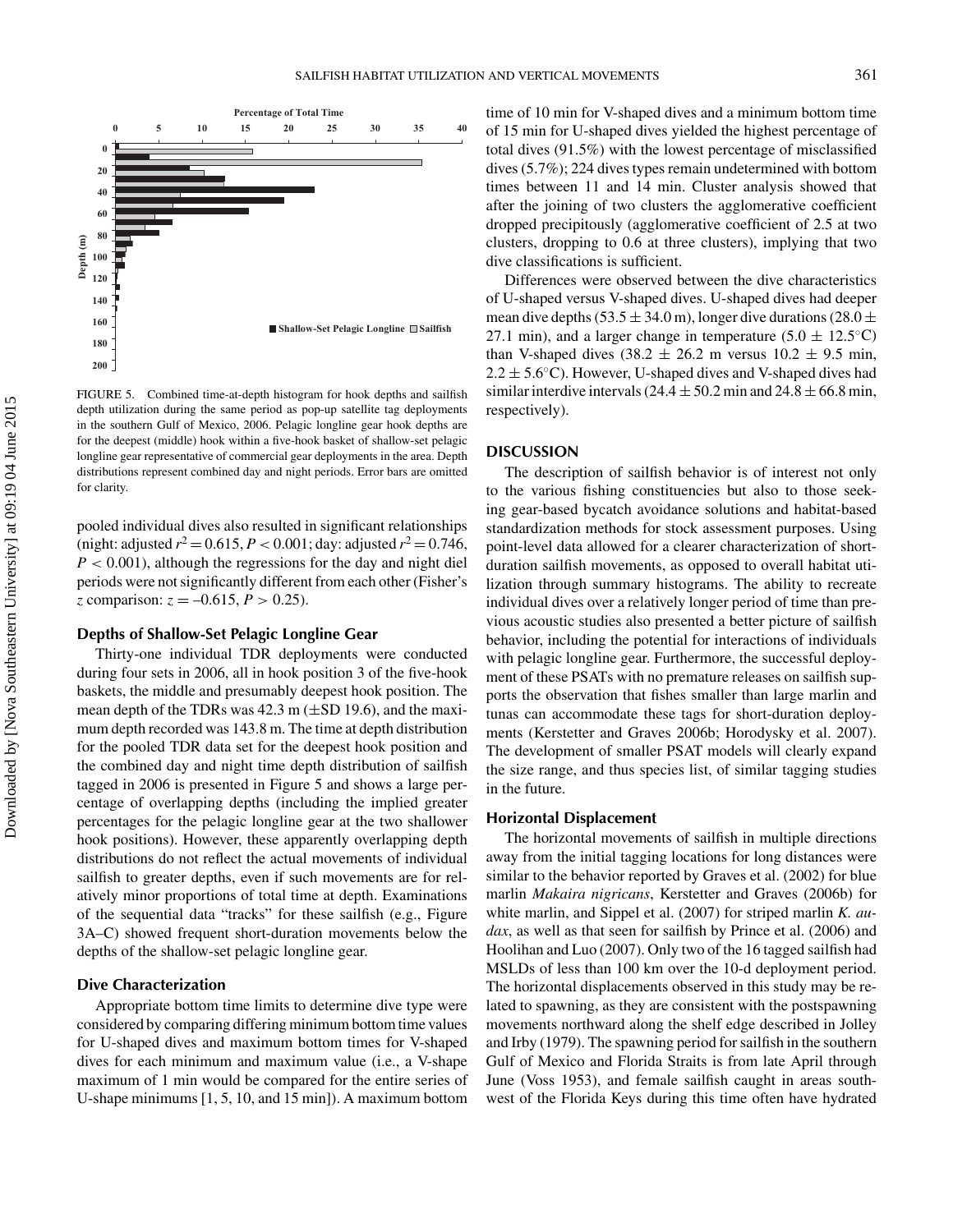oocytes (A. Mercier, FV *Kristen Lee*, personal communication; G. O'Neill, FV *Carol Ann*, personal communications). Jolley (1977) used detailed analyses of recreational catch records to argue that sailfish indeed undertake a seasonal movement southward into the Florida Keys during the winter and spring, then moving northward through the summer. The movement of the majority of the tagged animals in this study northward along the Gulf of Mexico and Atlantic edges of the shelf supports the patterns observed by Jolley (1977) as well as available conventional tagging data (Orbesen et al. 2009).

#### **Habitat Utilization**

Maximum depths of sailfish in the 10-d deployments used during this study (36.3–463.9 m; mean  $= 141.0$  m) fell within the general range reported for other tagged istiophorids (Block et al. 1992; Brill et al. 1993; Pepperell and Davis 1999; Kerstetter et al. 2003). However, these results should be viewed with some caution because sampling intervals in this study were limited to roughly every 90 s; the animal with the 36.3-m maximum depth was the fish with the poorest Argos reporting rate. As described for white marlin in Horodysky et al. (2007) and as seen in the present study with sailfish, deep dives may occur rapidly. It is therefore possible that all maximum dive depths may not have been successfully captured with the sampling interval used in this study. However, by definition, the most rapid and deepest dives of a species represent extreme events, and successful recording of such episodes reveals little about routine animal behavior (Hays et al. 2004).

Sailfish habitat utilization in the western North Atlantic has not been well studied. Two acoustically tagged sailfish off Florida showed a clear preference for surface waters (Jolley and Irby 1979), and prior work with sailfish habitat preferences in the Arabian Gulf (Hoolihan and Luo 2007) showed only rare utilization of depths greater than 50 m. The present study found a broad range of depths encountered by these tagged individuals, even if the majority of the time as a whole was spent within the upper 20 m. However, the range of possible depths for the sailfish tagged in the southern Gulf of Mexico far exceeded those for the animals in the Arabian Gulf (Hoolihan 2005). Other possible reasons for narrow depth preferences (e.g., oxycline depth per Prince and Goodyear 2006) similarly do not apply to the western North Atlantic in the same degree, permitting a broad range of depth utilization for pelagic fishes.

The results presented here demonstrate frequent, mostly short-duration movements to depth for sailfish that change in frequency and depth between day and night diel periods. The repeated, clear patterns of movements suggest that the majority of them are likely for feeding, although predator avoidance cannot be rejected. However, prior studies of sailfish diet composition suggest that individual sailfish forage at depth during both day and night periods. In an examination of 241 stomachs of sailfish caught during daylight hours off Florida, Voss (1953) reported finding that epipelagic fishes (i.e., families Scombridae, Hemiramphidae, and Belonidae) constituted the vast majority of prey

items. However, sea robins (family Triglidae) and deepwater octopods *Grimpoteuthis* sp. were also present in the Voss (1953) study, and since these animals do not vertically migrate with the deep scattering layer, their presence also supports the view that sailfish are feeding at depth rather than opportunistically feeding on vertically migrating prey; the occurrence of *Grimpoteuthis* sp. in particular resulted in Voss (1953) concluding that "sailfish are not typical surface dwellers by habit." Jolley (1977) analyzed contents from stomachs of sailfish caught during daylight hours and found epipelagic fishes such as little tunny *Euthynnus alletteratus* and exocoetid flyingfishes. In contrast, Júnior et al. (2003) found mesopelagic fishes and cephalopods in sailfish stomachs collected from pelagic longline fisheries where the animals were caught during nighttime gear deployment periods. The observed pattern was of generally deeper, shorter-duration movements at night and shallower, longer ones during the day. Despite the difficulties in stomach content analyses (e.g., postcapture digestion), these prior diet studies nonetheless corroborate the vertical movement patterns observed in this study.

Habitat utilization of large pelagic fishes has been previously characterized by depth, temperature, or both (e.g., Weng and Block 2004; Sippel et al. 2007; Kerstetter et al. 2008). Several studies have suggested that istiophorids in particular prefer a narrow temperature range, such as Graves et al. (2002) with Atlantic blue marlin, Gunn et al. (2003) with Coral Sea black marlin *M. indica*, and Hoolihan and Luo (2007) for sailfish in the Arabian Gulf. The sailfish in this study showed no temperature distribution differences between years 2006 and 2007, suggesting that these tagged fish may have been consistently utilizing a specific temperature range between ∼25–29◦C. The two sailfish tracked by Jolley and Irby (1979) off the Florida coast did not dive below the local thermocline, but the tracks were very short in duration. The comparatively shallow waters of the Arabian Gulf also limited the range of temperatures available to be encountered by the sailfish described there, although no such limitation exists in the southern Gulf of Mexico and Florida Straits.

The so-called "thermal inertia" hypothesis suggests that large-bodied fishes retain heat and more effectively forage in colder waters for short periods of time than smaller fishes, although it has not been extensively tested across pelagic taxa (see Neill et al. 1976 with skipjack tuna *Katsuwonus pelamis* and Schaefer and Fuller 2005 with skipjack and bigeye tuna *Thunnus obesus*). Nonetheless, all billfishes and swordfish possess a brain-eye "heater organ" (Block 1986) that maintains these structures at higher temperatures than the ambient water, presumably to enable higher foraging efficiency in cooler waters and lower light intensities (Block and Finnerty 1994; Fritsches et al. 2005). While Block (1986) reported that the heater organ of sailfish was not as robust as that of the larger billfish species such as blue marlin, it could still provide a competitive predatory advantage to sailfish foraging in slightly colder subsurface waters. Brill and Lutcavage (2001) hypothesized that there was an absolute value for temperature that governed the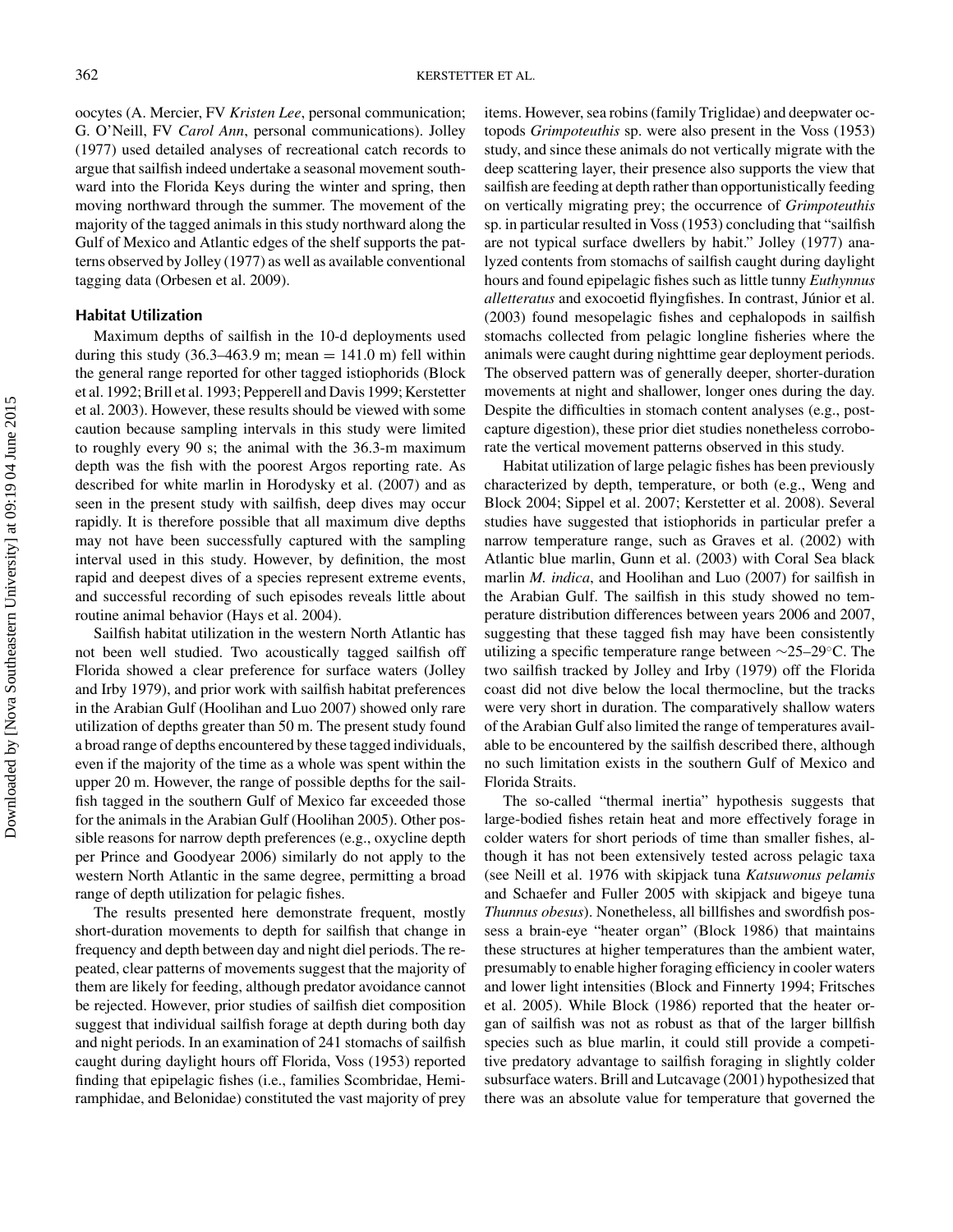vertical behavior of pelagic teleosts, which they estimated to be an 8◦C difference between SST and temperature at depth for individual movements. The individual dive event analyses for sailfish in this study showed that 99.2% occurred within an 8°C difference, data that are very consistent with the Brill and Lutcavage (2001) hypothesis.

The dive events in these 16 tagged sailfish showed similarities with the V- and U-shaped patterns described in Horodysky et al. (2007) for white marlin, and although there was a continuum of bottom times, further analyses of the "bottom time" factor confirmed that there are two main types of individual dive events. These results suggest that this species may also engage in similar types of "search" (U) and "directed" (V) behaviors. U-shaped dives had deeper mean dive depths and longer dive durations than V-shaped dives, suggesting an undirected search pattern. Many individual daytime dives had a stepwise pattern of increasingly shallow depths, further suggesting a possible "skylighting" behavior of silhouetting prey against the bright surface. However, the vertical and horizontal behavior of sailfish is likely mediated by many different factors, including prey density, local oceanographic conditions, and perhaps even spawning events and seasonal effects as previously discussed. The varying behavior between the southeastern Gulf of Mexico sailfish in the present study and those described in Hoolihan (2005) from the Arabian Gulf may simply reflect these differences and preclude a "one-size-fits-all" conclusion on the behaviors of sailfish as a species.

#### **Application to Stock Assessments**

The role for habitat standardization models of pelagic longline catch-per-unit-effort (CPUE) data for stock assessment purposes, such as that proposed by Hinton and Nakano (1996), remains an area of considerable disagreement. This type of model directly relates population abundance with the joint probability of the depths of individual fish with fishing gear depths. As suggested by Kraus and Rooker (2007), a good deal of the concern regarding the application of these models to the billfishes relates to the incomplete knowledge of both pelagic longline gear behavior and the behaviors of the individual istiophorid species (see also Venizelos et al. 2001; Goodyear et al. 2003; Yokawa et al. 2001). For example, Boggs (1992) found that pelagic longline catch rates in the central Pacific were affected by overall gear depth and the position of the depth relative to the local thermocline. More recent efforts by Bigelow et al. (2006) and Rice et al. (2007) to describe the depths of the pelagic longline gear have begun to clarify some of the differences between the predicted depths of Yoshihara (1954) and the actual depths actively fished by the gear. However, the differences between geographic locations and the effects of surface and subsurface currents may preclude a simple assumption of actual fishing depths from gear characteristics alone (see discussion in Bigelow et al. 2006). Further modeling efforts are needed prior to the assumption of particular depths for any given gear configuration.

Similarly, the increasing number of studies of habitat utilization by swordfish, tunas, and billfishes has begun to elaborate the complex relationships involved in pelagic longline gear interactions (e.g., deployment time, bait). The higher utilization percentages for shallower depths by sailfish over several studies has suggested that it might be possible to reduce bycatch of sailfish by configuring shallow-set pelagic longline gear to fish "below" the depths utilized by the species. Recent work in the Pacific Ocean with experimental deep-set longline gear (minimum depths *>* 100 m) showed significant reductions in catch rates of blue marlin, striped marlin, and shortbill spearfish *Tetrapturus angustirostris*, although the catch of sailfish was not significantly different (Beverly et al. 2009). Such experimental sets have yet to be done in the Atlantic Ocean and so cannot be evaluated here for potential sailfish bycatch reduction.

The TDRs in this study only monitored the lowest hook position within the pelagic longline "basket;" however, all other hook positions would presumably be at shallower depths and therefore would similarly have a high potential for sailfish interactions. While the majority of time at depth for sailfish is above the depths actively fished by shallow-set pelagic longline gear, the demonstrated frequent movements to depth of sailfish through this depth distribution likely negate most potential for bycatch reduction for the shallow-set, swordfish-targeting pelagic longline fishery through changes in gear depth alone. These results suggest that time-at-depth histograms alone may be insufficient to capture feeding motivations at depth and, therefore, true interaction potentials between individual sailfish and pelagic longline gear. As suggested by Kraus and Rooker (2007) and others, the role of deeper depths during short-duration dives by istiophorid billfishes, presumably for foraging events, may result in an ironic situation in which the depths of least amount of aggregate time are the depths of highest feeding motivation, and hence the depths of highest interaction potential with the baited hooks of pelagic longline gear. Until time at depth and feeding motivations can be more clearly modeled, particularly with respect to photoperiod, it remains premature to apply habitat-based stock assessment models to sailfish.

#### **ACKNOWLEDGMENTS**

The authors greatly appreciate the generous programming and analytical assistance provided by A. Horodysky (Hampton University), as well as help with MATLAB programming from A. Bever (Virginia Institute of Marine Science). We also thank the captains and crews of the FV *Kristin Lee*, FV *Carol Ann*, and the sportfishing vessel *Sea-D* for their assistance with our tagging efforts. This study was funded by Gulf States Marine Fisheries Commission grant BILLFISH-2005-009.

#### **REFERENCES**

Beverly, S., D. Curran, M. Musyl, and B. Molony. 2009. Effects of eliminating shallow hooks from tuna longline sets on target and non-target species in the Hawaii-based pelagic tuna fishery. Fisheries Research 96:281–288.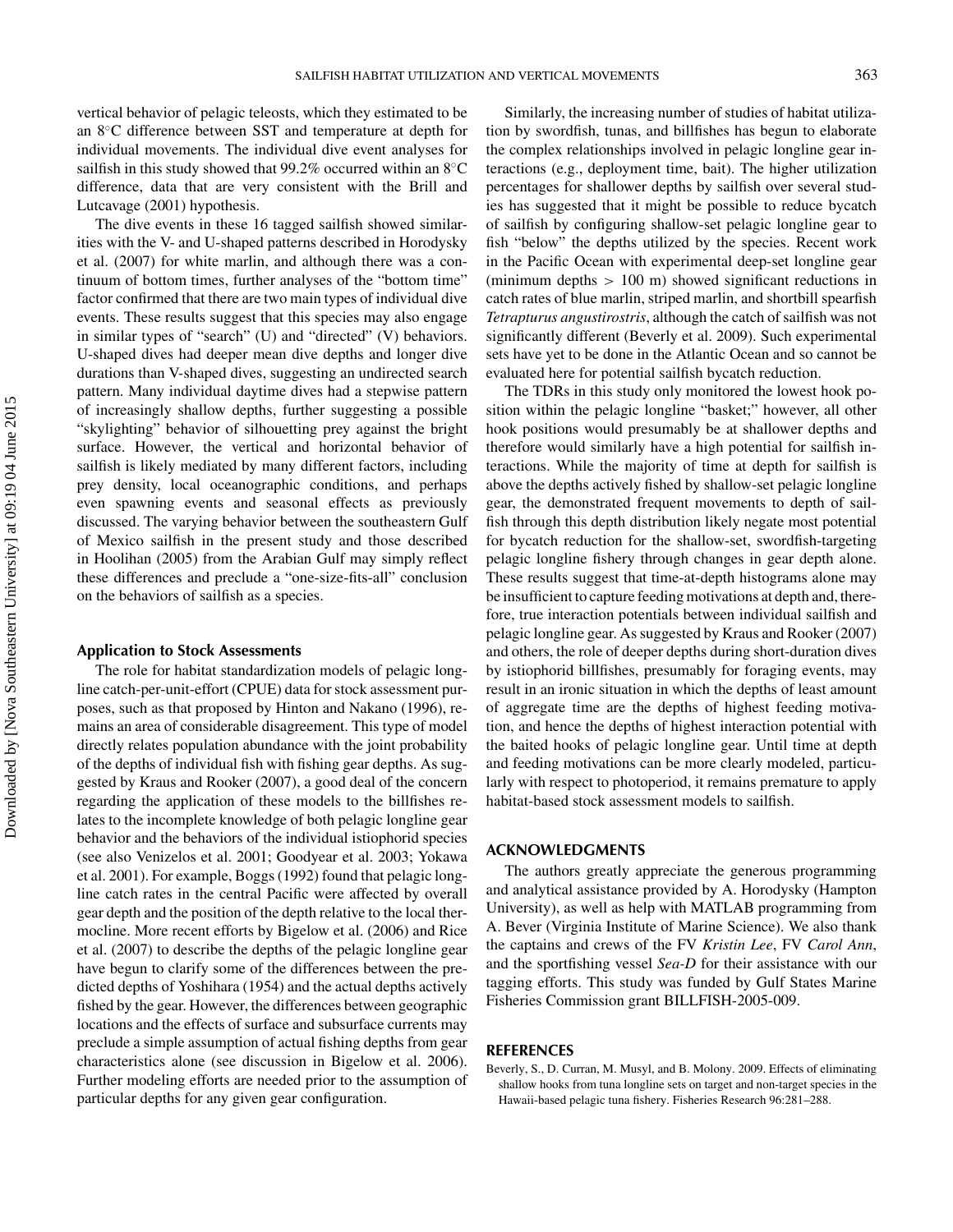- Bigelow, K., M. K. Musyl, F. Poisson, and P. Kleiber. 2006. Pelagic longline gear depth and shoaling. Fisheries Research 77:173–183.
- Block, B. A. 1986. Structure of the brain and eye heater tissue in marlins, sailfish, and spearfishes. Journal of Morphology 190:169–190.
- Block, B. A., D. T. Booth, and F. G. Carey. 1992. Depth and temperature of the blue marlin, *Makaira nigricans*, observed by acoustic telemetry. Marine Biology 114:175–183.
- Block, B. A., D. P. Costa, G. W. Boehlert, and R. E. Kochevar. 2003. Revealing pelagic habitat use: the tagging of Pacific pelagics program. Oceanologica Acta 25:255–2666.
- Block, B. A., and J. R. Finnerty. 1994. Endothermy in fishes: a phylogenetic analysis of constraints, dispositions and selection pressures. Environmental Biology of Fishes 40:283–302.
- Boehlert, G. W., D. P. Costa, D. E. Crocker, P. Green, T. O'Brien, S. Levitus, and B. J. Le Boeuf. 2001. Autonomous pinniped environmental samplers: using instrumented animals as oceanographic data collectors. Journal of Atmospheric and Oceanic Technology 18:1882–1893.
- Boggs, C. 1992. Depth, capture time, and hooked longevity of longline-caught pelagic fish: timing bites of fish with chips. U.S. National Marine Fisheries Service Fishery Bulletin 90:642–658.
- Brill, R. W., D. B. Holts, R. K. C. Chang, S. Sullivan, H. Dewar, and F. G. Carey. 1993. Vertical and horizontal movements of striped marlin (*Tetrapturus audax*) near the Hawaiian Islands, determined by ultrasonic telemetry, with simultaneous measurement of oceanic currents. Marine Biolology 117:567–574.
- Brill, R. W., and M. E. Lutcavage. 2001. Understanding environmental influences on movements and depth distributions of tunas and billfishes can significantly improve population assessments. Pages 179–198 *in* G. R. Sedberry, editor. Island in the stream: oceanography and fisheries of the Charleston Bump. American Fisheries Society, Symposium 25, Bethesda, Maryland.
- CLS (Collecte Localisation Satellites). 2011. Argos user's manual. Available: www.argos-system.org/documents/userarea/argos manual en.pdf. (February 2011).
- Cohen, J., and P. Cohen. 1983. Applied multiple regression/correlation analyses for the behavioral sciences, 2nd edition. Lawrence Erlbaum Associates, Hillsdale, New Jersey.
- Fritsches, K. A., R. W. Brill, and E. J. Warrant. 2005. Warm eyes provide superior vision in swordfish. Current Biology 15:55–58.
- Goodyear, C. P., D. Die, D. W. Kerstetter, D. B. Olson, E. Prince, and G. P. Scott. 2003. Habitat standardization of CPUE indices: research needs. ICCAT (International Commission for the Conservation of Atlantic Tunas) Collected Volume of Scientific Papers 55:613–623.
- Graves, J. E., B. Luckhurst, and E. D. Prince. 2002. An evaluation of popup satellite tags for estimating postrelease survival of blue marlin (*Makaira nigricans*) from a recreational fishery. U.S. National Marine Fisheries Service Fishery Bulletin 100:134–142.
- Gunn, J. S., T. A. Patterson, and J. G. Pepperell. 2003. Short-term movement and behavior of black marlin *Makaira indica* in the Coral Sea as determined through a pop-up satellite archival tagging experiment. Marine and Freshwater Research 54:509–513.
- Hair, J. F., R. E. Anderson, R. I. Tatham, and W. C. Black. 1998. Multivariate data analysis: with readings, 5th edition. Prentice-Hall, Upper Saddle River, New Jersey.
- Harris, R. D. 2000. Water level accuracy and correcting for error due to gravitational acceleration and liquid density. In-situ, Technical Note 001, Ft. Collins, Colorado.
- Hays, G. C., J. D. R. Houghton, C. Isaacs, R. S. King, C. Lloyd, and P. Lovell. 2004. First records of oceanic dive profiles from leatherback turtles, *Dermochelys coriacea*, indicate behavioral plasticity associated with long-distance migration. Animal Behavior 67:733–743.
- Hinton, M. G., and H. Nakano. 1996. Standardizing catch and effort statistics using physiological, ecological, or behavioral constraints and environmental data, with an application to blue marlin (*Makaira nigricans*) catch and effort data from the Japanese longline fisheries in the Pacific. Bulletin of the Inter-American Tropical Tuna Commission 21:171–200.
- Hoolihan, J. P. 2005. Horizontal and vertical movements of sailfish (*Istiophorus platypterus*) in the Arabian Gulf, determined by ultrasonic and pop-up satellite tagging. Marine Biology 146:1015–1029.
- Hoolihan, J. P., and J. Luo. 2007. Determining summer residence status and vertical habitat use of sailfish (*Istiophorus platypterus*) in the Arabian Gulf. ICES Journal of Marine Science 64:1–9.
- Horodysky, A. Z., R. Latour, D. W. Kerstetter, and J. E. Graves. 2007. Habitat preferences and vertical movements of white marlin (*Tetrapturus albidus*) tagged with short-duration pop-up archival satellite tags (PSATs) in the western North Atlantic Ocean. Fisheries Oceanography 16:240– 256.
- Jolley, J. W. Jr. 1977. The biology and fishery of Atlantic sailfish *Istiophorus platypterus*, from southeast Florida. Florida Department of Natural Resources, Publication 28, St. Petersburg.
- Jolley, J. W. Jr., and E. W. Irby Jr. 1979. Survival of tagged and released Atlantic sailfish (*Istiophorus platypterus*: Istiophoridae) determined with acoustic telemetry. Bulletin of Marine Science 29:155–169.
- Júnior, T. V., C. M. Vooren, and R. P. Lessa. 2003. Feeding habits of four species of Istiophoridae (Pisces: Perciformes) from Northeastern Brazil. Environmental Biology of Fishes 70:293–304.
- Kerstetter, D. W., and J. E. Graves. 2006a. Effects of circle versus J-style hooks on target and non-target species in a pelagic longline fishery. Fisheries Research 80:239–250.
- Kerstetter, D. W., and J. E. Graves. 2006b. Survival of white marlin (*Tetrapturus albidus*) released from commercial pelagic longline gear in the western North Atlantic. U.S. National Marine Fisheries Service Fishery Bulletin 104:434–444.
- Kerstetter, D. W., and J. E. Graves. 2008. Postrelease survival of sailfish caught by commercial pelagic longline gear in the southern Gulf of Mexico. North American Journal of Fisheries Management 28:1578–1586.
- Kerstetter, D. W., B. E. Luckhurst, E. D. Prince, and J. E. Graves. 2003. Use of pop-up satellite archival tags to demonstrate survival of blue marlin (*Makaira nigricans*) released from pelagic longline gear. U.S. National Marine Fisheries Service Fishery Bulletin 101:939–948.
- Kerstetter, D. W., P. H. Rice, D. Snodgrass, and E. D. Prince. 2008. Behavior of an escolar *Lepidocybium flavobrunneum* in the Windward Passage as determined by pop-up satellite archival tagging. Gulf and Caribbean Research 20:97–102.
- Kraus, R. T., and J. R. Rooker. 2007. Patterns of vertical habitat use by Atlantic blue marlin (*Makaira nigricans*) in the Gulf of Mexico. Gulf and Caribbean Research 19:89–97.
- Lesage, V., M. O. Hammill, and K. M. Kovacs. 1999. Functional classification of harbor seal dives using depth profiles, swimming velocity, and an index of foraging success. Canadian Journal of Zoology 77:74–87.

Levitus, S. 1982. Climatological atlas of the world ocean. National Oceanic and Atmospheric Administration, Professional Paper 13, Silver Spring, Maryland.

- Nakamura, I. 1985. Billfishes of the world: an annotated and illustrated catalogue of marlins, sailfishes, spearfishes and swordfishes known to date. FAO species catalogue, volume 5. FAO (Food and Agriculture Organization of the United Nations) Fisheries Synopsis 125.
- Neill, W. H., R. K. C. Chang, and A. E. Dizon. 1976. Magnitude and ecological implications of thermal inertia in skipjack tuna, *Katsuwonus pelamis*. Environmental Biology of Fishes 1:61–80.
- NGS (National Geodetic Survey). 1975. Program INVERSE. Available: www.ngs.noaa.gov/TOOLS/Inv Fwd/Inv Fwd.html. (September 2011).
- Orbesen, E. S., J. P. Hoolihan, J. E. Serafy, D. Snodgrass, E. M. Peel, and E. D. Prince. 2008. Transboundary movement of Atlantic istiophorid billfishes among international and U.S. domestic management areas inferred from mark-recapture studies. Marine Fisheries Review 70:14–23.
- Orbesen, E. S., D. Snodgrass, J. P. Hoolihan, and E. D. Prince. 2009. Updated U.S. conventional tagging data base for Atlantic sailfish (1956–2009), with comments on potential stock structure. International Commission for the Conservation of Atlantic Tunas, SCRS/2009/047, Madrid.
- Ortiz, M., E. D. Prince, J. E. Serafy, D. B. Holts, K. B. Davy, J. G. Pepperell, M. B. Lowry, and J. C. Holdsworth. 2003. Global overview of the major